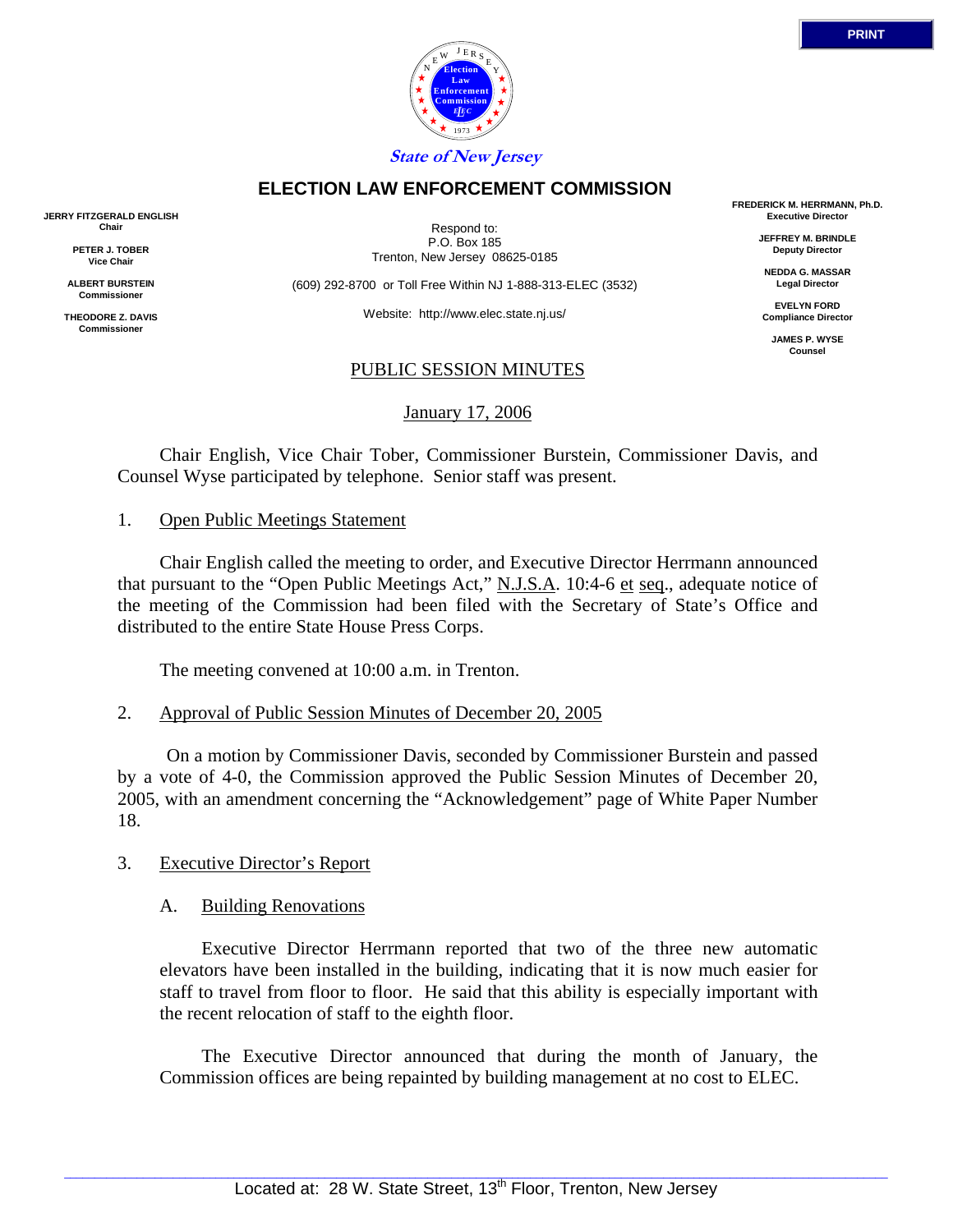#### B. Staff Activities

 According to Executive Director Herrmann, the new Internet training program for campaign and organizational treasurers went "live" on December  $20<sup>th</sup>$ ,  $2005$ . He advised the Commission that this new initiative was referenced in the "important information" box on the ELEC homepage to highlight it. In addition, Executive Director Herrmann noted that the Compliance Division staff has scheduled six "in person" training sessions, starting in January and running through March. The Executive Director stated that Associate Compliance Officer Kim Key and Assistant Compliance Officer Nancy Fitzpatrick will be conducting these sessions in the new "High Tech" room on the  $8<sup>th</sup>$  floor.

 According to Executive Director Herrmann, lobbying training sessions have also begun. He added that because of the great changes in the new lobbying law, the Compliance Division staff is conducting an extensive series of sessions to familiarize the lobbying community with the many changes that have occurred. Executive Director Herrmann mentioned that Compliance Director Evelyn Ford spoke at six sessions in December and that eight more sessions were scheduled for January. The Executive Director informed the Commission that Director of Campaign Financing & Lobbying Linda White is conducting six of these, while Compliance Director Ford will run two of them for utility lawyers. He said that additional sessions are also scheduled in February and March for a total of 25 sessions.

 Executive Director Herrmann noted that there are now 670 registered lobbyists which is an increase of 88 over last year's figure. The Executive Director indicated that this number represents the highest number of lobbyists since ELEC took over the program in 1982, and that, under the new lobbying law, it is anticipated that the number will continue to rise.

#### C. Legislative Update

 Executive Director Herrmann reported that the Assembly Committee Substitute for A-3013 and A-3421 (Greenstein et al.), which creates a Pay-to-Play Disclosure Program, passed the Senate on December  $8<sup>th</sup>$ , 2005 and was signed by Governor Richard J. Codey on January  $5<sup>th</sup>$ , 2006. The Executive Director said that this legislation supplements the current Pay-to-Play Prohibition Law, for which ELEC is currently doing regulations. He stated that under this new law, a business entering into a nonpublicly advertised contract over \$17,500 must file a list of contributions over the past year with the public entity with which it wants to contract. Dr. Herrmann informed the Commission that a State public entity shall receive a list of contributions of over \$300 to political party committees (PPCs), legislative leadership committees (LLCs), political action committees (PACs), and gubernatorial and legislative candidates. According to the Executive Director, a local public entity shall receive a list of contributions of over \$300 to PPCs, LLCs, PACs, and candidates in the same legislative district and county as the public entity.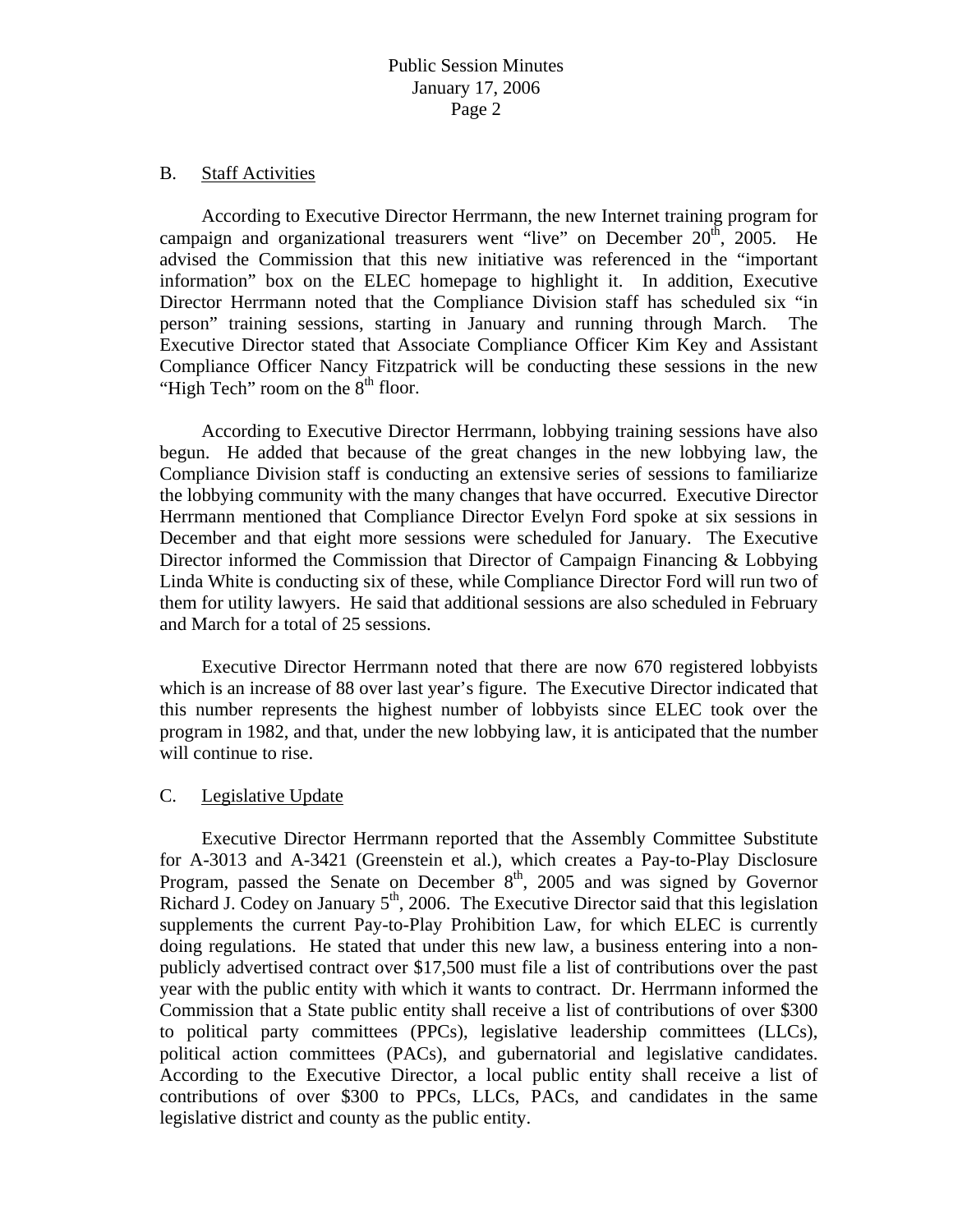# Public Session Minutes January 17, 2006 Page 3

 Moreover, he added, a business with public contracts of \$50,000 or more must file an annual ELEC report listing all contributions over \$300 to PPCs, LLCs, PACs, and any candidate with the "ultimate responsibility for awarding of public contracts." The Executive Director stated that various contracting information must be reported as well.

 He advised the Commission that business reporting is "broadly defined" to include contributions by: interests over 10%, subsidiaries, controlled PACs, officers, and spouses. Executive Director Herrmann said that ELEC can fine a business based upon the amount not reported. He said that as with the Pay-to-Play Prohibition Law, ELEC does not determine whether or not a contract is in effect. Executive Director Herrmann noted that a provision of the Pay-to-Play Disclosure Law allows local governments to establish their own pay-to-play programs outside of the State law.

# D. Winter Meeting Schedule

- February 21, 2006 (Pay-to-Play Prohibition Regulations Hearing) at 10:00 a.m. in Trenton; and,
- March 21, 2006 (Gubernatorial Public Financing Hearing on Debates) at 11:00 a.m. in Trenton.

## 4. Report on Reimbursement of 2005 Gubernatorial Ballot Statement Costs

 Director of Public Financing and Communications Amy Davis reported to the Commission on administration of the gubernatorial ballot statement program, which permits each gubernatorial candidate to place a statement, not exceeding 500 words, on the general election sample ballots in each of the 21 counties. She said that in the 2005 general election, all ten gubernatorial candidates submitted statements by the August 22, 2005 deadline.

 Director Davis recommended that the Commission approve payments totaling \$499,577.29 to the 21 county clerks for reimbursement of 2005 Gubernatorial Ballot Statement costs.

 On a motion by Commissioner Davis, seconded by Vice Chair Tober and passed by a vote of 4-0, the Commission approved the recommendation of staff.

#### 5. Resolution to go into Executive Session

 On a motion by Commissioner Burstein, seconded by Commissioner Davis and passed by a vote of 4-0, the Commission resolved to go into Executive Session to discuss anticipated litigation and the following matters, which will become public as follows:

A. Final Decision Recommendations in violation proceedings which will not become public. However, the Final Decisions resulting from those recommendations will become public not later than seven business days after mailing to the named respondents.